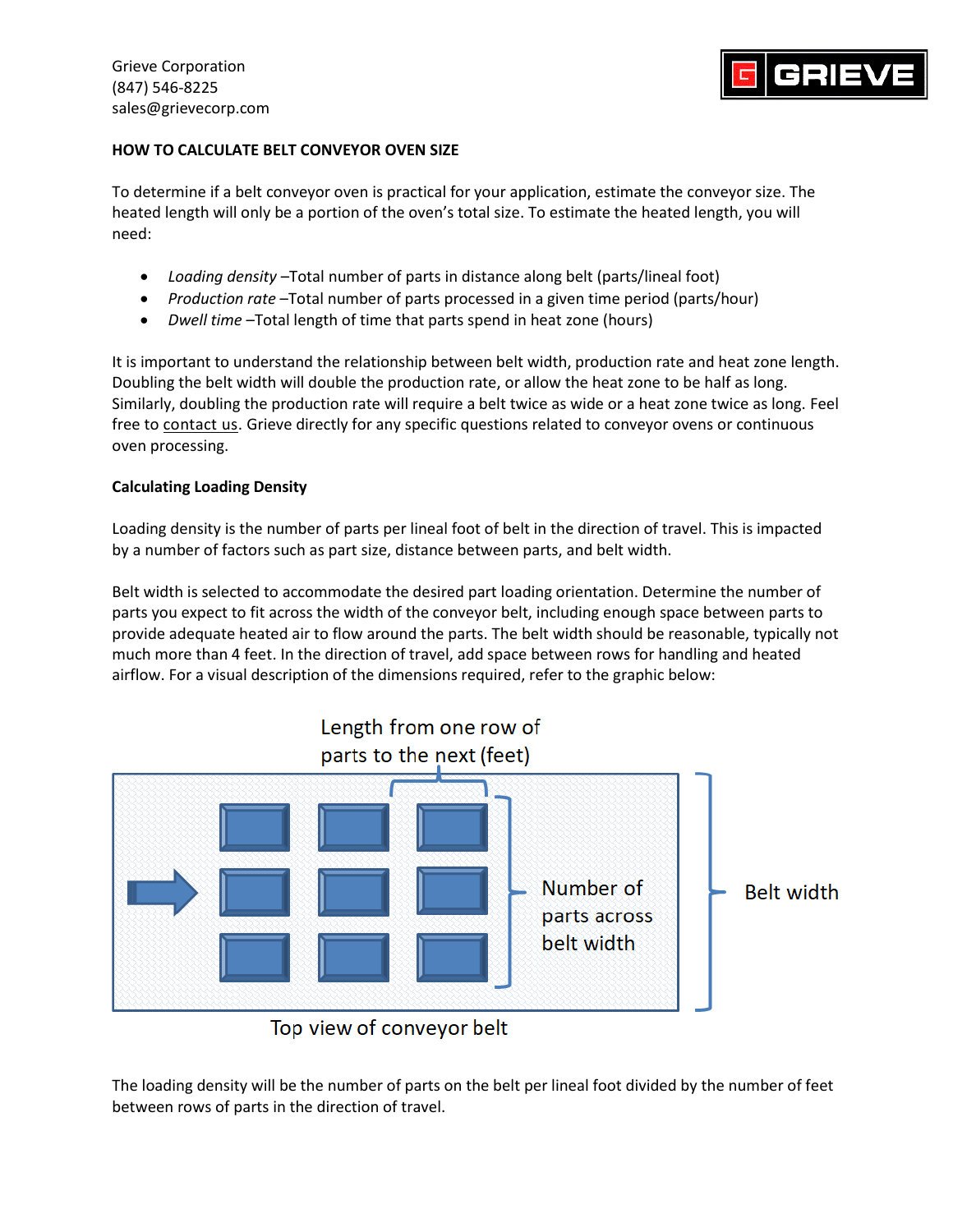

Loading density ( parts  $\frac{1}{\text{linear}$ ) = Number of parts across belt width Length from one row of parts to the next (feet)

## **Calculating Length of Heat Zone**

The minimum required length of the heat zone is a function of the production rate, dwell time, and loading density as follows:

> $Heat zone length (feet) =$ Production rate  $\left(\frac{parts}{hour}\right)$ x Dwell time(hours) Loading density  $\frac{parts}{linear foot}$

To the calculated heat zone length should be added a factor of safety of at least 10% to account for lower temperature at open ends of oven. A Greater factor of safety should be used for high temperature ovens or those with a wide belt.

## **Approximate Belt Conveyor Oven Size**

Equipment **width** will be approximately 3 feet wider than belt width to accommodate belt bed clearance, insulation, duct work, control enclosure, and belt drive.

The heat zone **length** will only be a portion of the oven's overall length. The length of load and unload zone, unheated vestibules and cooling zone must be added to the calculated heat zone length. An additional 2 feet of length should be added for the belt drive and belt guarding.

Approximate equipment **height** will be the sum of:

- the pass line (distance from the floor to the top of the belt)
- work space height (height of parts plus 6 inches, but not less than 15 inches)
- heat chamber height of 30 to 42 inches depending on blower size.

It is important to understand all requirements of the system for accurate sizing. Refer to the graphic below: